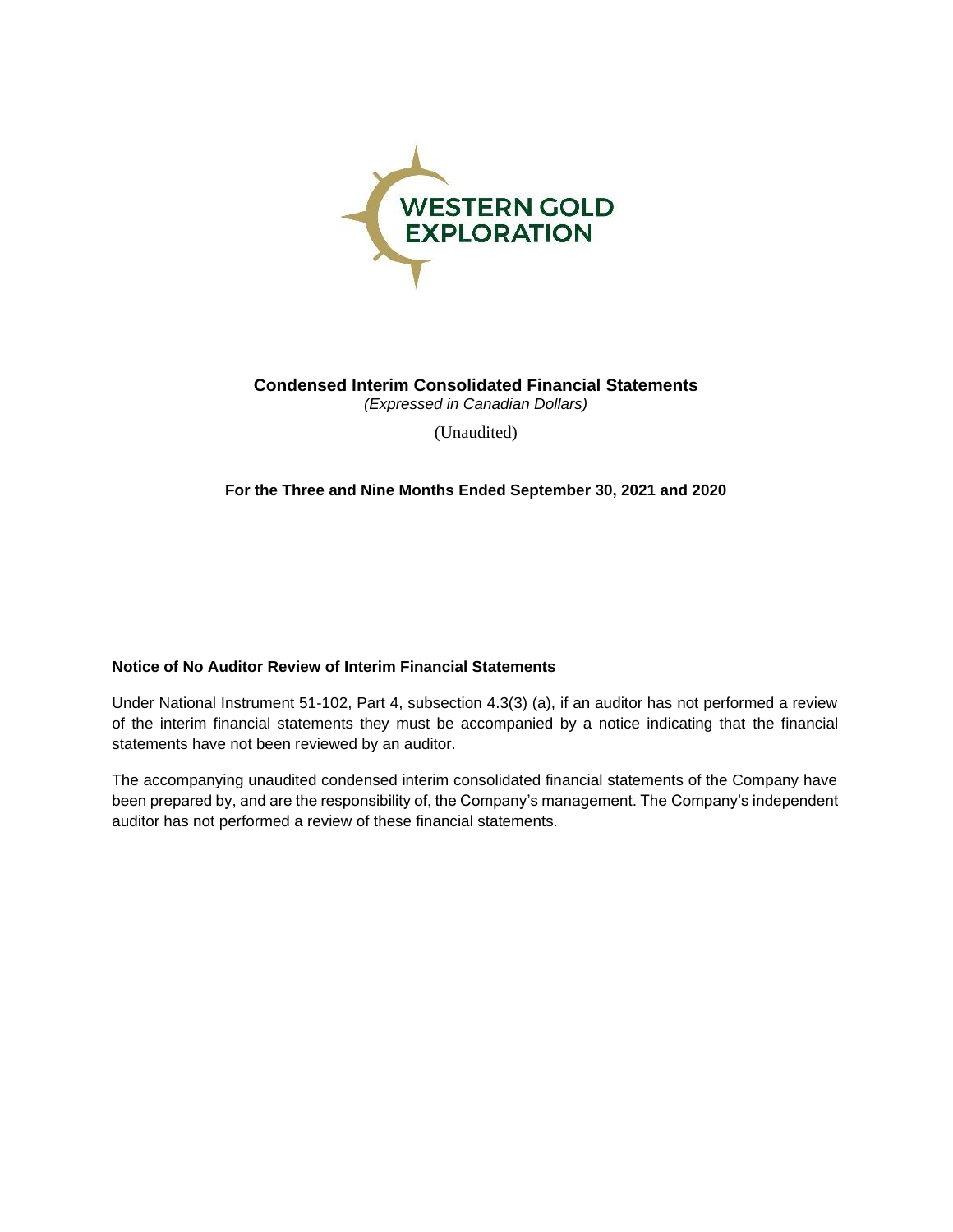## **Condensed Interim Consolidated Statement of Financial Position As at September 30, 2021 and December 31, 2020**

*(Unaudited, expressed in Canadian Dollars)*

|                                                   | September 30,<br>2021 | December 31,<br>2020 |
|---------------------------------------------------|-----------------------|----------------------|
| <b>Assets</b>                                     | (Unaudited)           | (Audited)            |
| <b>Current</b>                                    |                       |                      |
| Cash                                              | \$1,559,334           | \$3,087,762          |
| HST/VAT recoverable                               | 104,998               | 28,973               |
| Prepayments                                       | 9,272                 |                      |
| Research and development tax credits recoverable  | 66,780                | 67,156               |
|                                                   | 1,740,384             | 3,183,891            |
| <b>Non-current assets</b>                         |                       |                      |
| Exploration and evaluation properties (Note 5)    | 4,285,445             | 3,132,343            |
|                                                   | 4,285,445             | 3,132,343            |
|                                                   | \$6,025,829           | \$6,316,234          |
| <b>Liabilities</b>                                |                       |                      |
| <b>Current</b>                                    |                       |                      |
| Accounts payable and accrued liabilities          | \$61,463              | \$<br>60,976         |
|                                                   | 61,463                | 60,976               |
| <b>Shareholders' Equity (Note 7)</b>              |                       |                      |
| Share capital                                     | 10,161,621            | 10,161,621           |
| Contributed surplus                               | 1,032,160             | 1,032,160            |
| <b>Deficit</b>                                    | (5,269,412)           | (4,978,428)          |
| Accumulated other comprehensive loss              | 39,997                | 39,905               |
|                                                   | 5,964,366             | 6,255,258            |
| <b>Total Liabilities and Shareholders' Equity</b> | \$6,025,829           | \$6,316,234          |

*The accompanying notes are an integral part of these interim consolidated financial statements.*

**Nature of operations and going concern (Note 1)**

Approved by the Board:

*"Ross McLellan" "Stuart Olley"*

Director Director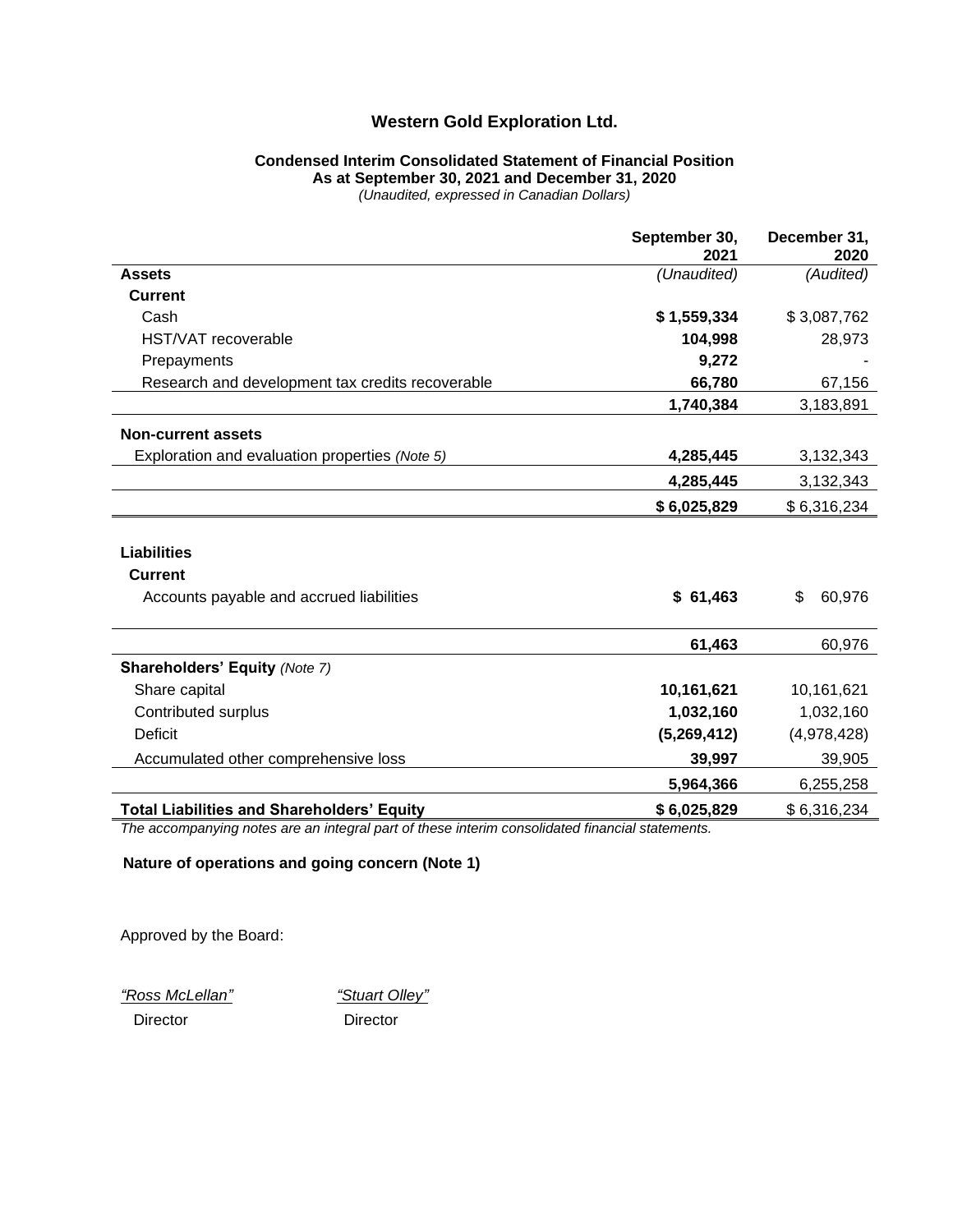# **Condensed Interim Consolidated Statements of Net Loss and Comprehensive Loss For the three and six months ended September 30, 2021 and 2020**

*(Unaudited, expressed in Canadian Dollars, except number of shares)*

|                                                         | <b>Three-months ended</b> |               | Nine-months ended |               |  |
|---------------------------------------------------------|---------------------------|---------------|-------------------|---------------|--|
|                                                         | September 30,             | September 30, | September 30,     | September 30, |  |
|                                                         | 2021                      | 2020          | 2021              | 2020          |  |
| <b>Expenses</b>                                         |                           |               |                   |               |  |
| Community and investor relations                        | 17,517<br>S.              | \$<br>15,419  | S.<br>34,435      | \$<br>16,375  |  |
| Compensation                                            | 20,076                    | 33,281        | 60,536            | 104,586       |  |
| Office and sundry                                       | 56,755                    | 12,714        | 122,198           | 38,079        |  |
| Professional fees                                       | 32,907                    | 147,844       | 73,815            | 216,202       |  |
| Loss from operations                                    | 127,255                   | 209,258       | 290,983           | 375,242       |  |
|                                                         |                           |               |                   |               |  |
| <b>Other expenses</b>                                   |                           |               |                   |               |  |
| Interest expenses                                       |                           | 11,462        |                   | 17,174        |  |
| Net loss                                                | 127,255                   | 220,720       | 290,984           | 392,416       |  |
| Foreign exchange (gain) loss                            | (2, 159)                  | (14,464)      | (92)              | (18,592)      |  |
| Net loss and comprehensive                              |                           |               |                   |               |  |
| loss                                                    | \$125,096                 | \$206,256     | \$290,892         | \$373,824     |  |
|                                                         |                           |               |                   |               |  |
| Basic and diluted loss per share                        |                           |               |                   |               |  |
| (Note 13)                                               | \$0.01                    | \$0.04        | \$0.01            | \$0.07        |  |
| Weighted average number of<br>common shares outstanding |                           |               |                   |               |  |
| - basic and diluted                                     | 26,604,705                | 5,601,740     | 26,604,705        | 5,600,609     |  |

*The accompanying notes are an integral part of these interim consolidated financial statements.*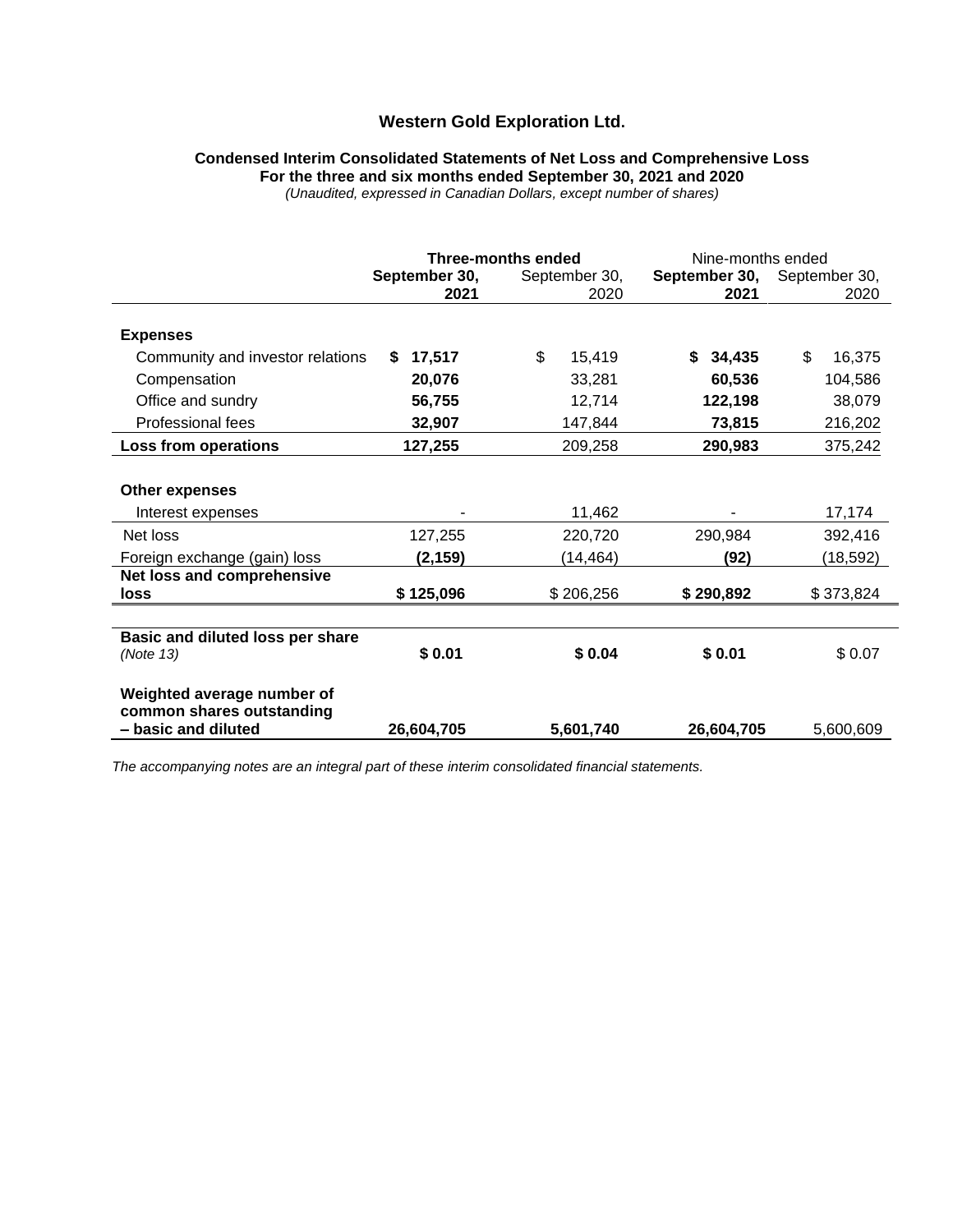# **Condensed Interim Consolidated Statements of Changes in Equity**

|                                                        | (0.68)<br><b>Share Capital</b> | Share        | Contributed    |                                           | Foreign<br>Currency<br>Translation |                           |
|--------------------------------------------------------|--------------------------------|--------------|----------------|-------------------------------------------|------------------------------------|---------------------------|
|                                                        | Number                         | Capital      | <b>Surplus</b> | <b>Deficit</b>                            | Reserve                            | Total                     |
| Balance, December 31, 2019                             | 135,817,334                    | \$230,342    | \$3,190,344    | \$(985,226)                               | \$36,854                           | \$2,472,314               |
| Issue of shares                                        | 20,016,666                     | 34,427       | 998,373        |                                           |                                    | 1,032,800                 |
| Exercise of options                                    | 5,500,000                      | 9,309        | (278, 747)     | 215,405                                   |                                    | (54,033)                  |
| <b>Exercise of warrants</b>                            | 38,342,875                     | 66,778       | 21,157         |                                           | (6, 913)                           | 81,022                    |
| Options cancelled                                      |                                |              | (27, 355)      | 27,355                                    |                                    |                           |
| Net loss and comprehensive<br>loss                     |                                |              |                | (392, 417)                                | 18,592                             | (373,825)                 |
| Balance - Sep. 30 - Pre-RTO                            | 199,676,875                    | 340,856      | 3,903,772      | (1, 134, 883)                             | 48,533                             | 3,158,278                 |
| Issue of options - RTO<br><b>Issue of shares - RTO</b> |                                |              | 183,302        |                                           |                                    | 183,302                   |
| exchange                                               | 58,386,814                     | 4,900,032    |                |                                           |                                    | 4,900,032                 |
| Cancellation of shares - RTO                           | (199,676,875)                  | 3,903,772    | (3,903,722)    |                                           |                                    |                           |
| Sub-totals Post-RTO                                    | 58,386,814                     | 9,144,661    | 183,302        | (1, 134, 883)                             | 48,533                             | 8,241,613                 |
| Share consolidation at 2.5 to 1                        | (35,032,109)                   |              |                |                                           |                                    |                           |
| Issue of options                                       |                                |              | 656,453        |                                           |                                    | 656,453                   |
| <b>Issue of warrants</b>                               |                                |              | 192,405        |                                           |                                    | 192,405                   |
| Issue of shares                                        | 3,250,000                      | 1,016,960    |                |                                           |                                    | 1,016,960                 |
| Net loss and comprehensive                             |                                |              |                |                                           |                                    |                           |
| loss -Oct. 1 to Dec. 31                                |                                |              |                | (3,860,234)                               | (8,628)                            | (3,852,173)               |
| Balance, December 31, 2020                             | 26,604,705                     | \$10,161,621 |                | $$1,032,160$ $$ (4,978,428)$              | \$39,905                           | \$6,255,258               |
| Net loss and comprehensive                             |                                |              |                |                                           |                                    |                           |
| loss<br>Balance, September 30, 2021                    | 26,604,705                     | \$10,161,621 |                | (290, 984)<br>$$1,032,160$ $$(5,269,412)$ | 92<br>\$39,997                     | (290, 892)<br>\$5,964,366 |
|                                                        |                                |              |                |                                           |                                    |                           |

*(Unaudited, expressed in Canadian Dollars)*

*The accompanying notes are an integral part of these interim consolidated financial statements.*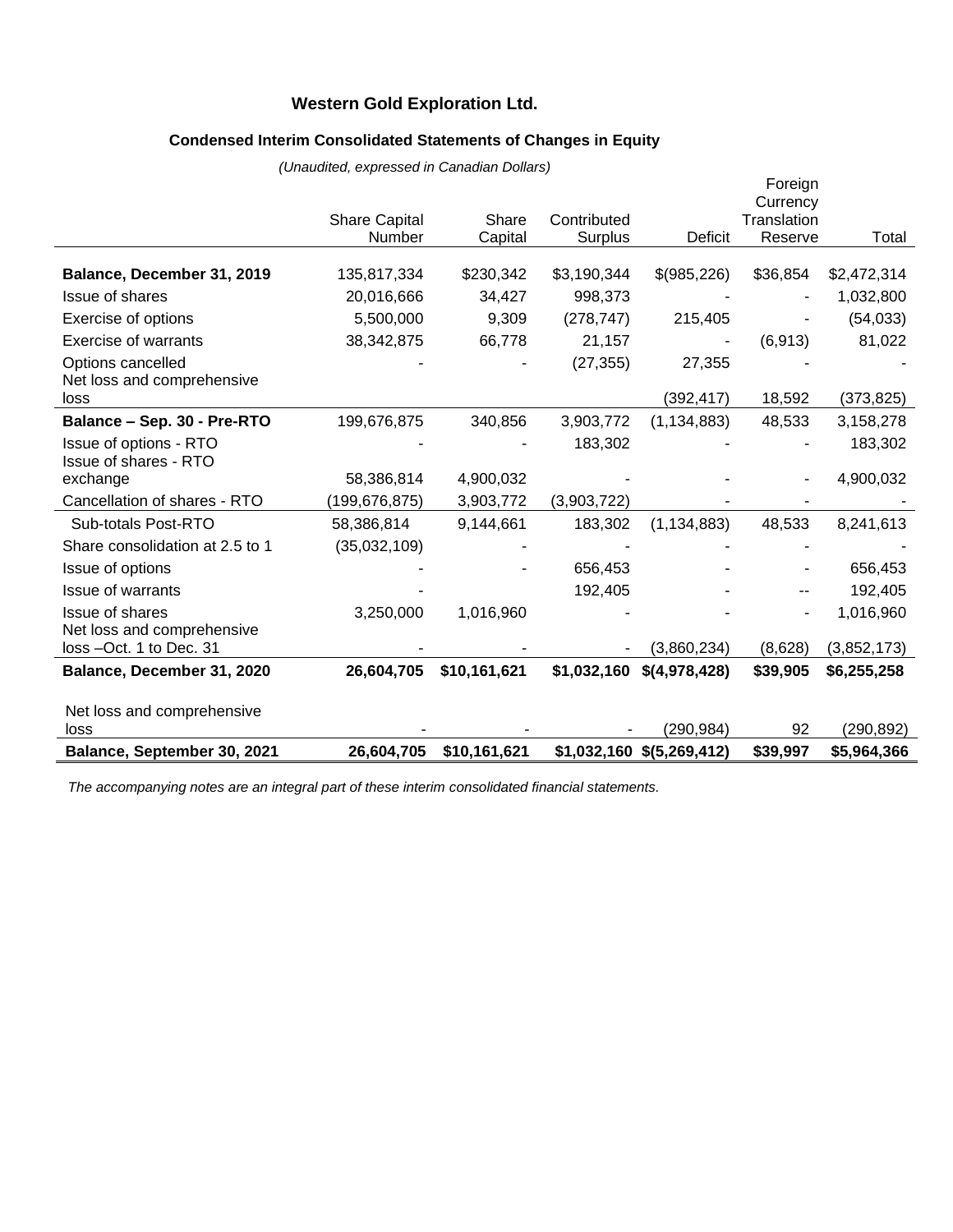# **Condensed Interim Consolidated Statements of Cash Flows**

For the nine months ended September 30, 2021 and 2020

(Unaudited, expressed in Canadian Dollars)

|                                                          | September 30,<br>2021 | September 30,<br>2020 |
|----------------------------------------------------------|-----------------------|-----------------------|
|                                                          |                       |                       |
| <b>Operations</b>                                        |                       |                       |
| Net loss for the period                                  | \$ (290, 892)         | \$ (375,242)          |
| Adjustments for:                                         |                       |                       |
| Finance expenses                                         |                       | (17, 174)             |
| Unrealized foreign exchange movements                    | 1,272                 | 18,262                |
|                                                          | (289, 620)            | (374,154)             |
| Net changes in non-cash working capital                  |                       |                       |
| Accounts payable and accrued liabilities                 | 487                   | (25, 940)             |
| <b>HST/VAT</b> recoverable                               | (76, 025)             | 16,966                |
| Prepayments                                              | (9,272)               |                       |
| Research and development tax credit                      |                       |                       |
| recoverable                                              | 376                   | 49,639                |
| Cash Flows provided by (used in) operating<br>activities | (374, 806)            | (333,489)             |
|                                                          |                       |                       |
| Investing                                                |                       |                       |
| Capitalized exploration and evaluation costs             | (1, 153, 102)         | (220, 570)            |
| <b>Cash Flows used in Investing Activities</b>           | (1, 153, 102)         | (220, 570)            |
|                                                          |                       |                       |
| <b>Financing</b>                                         |                       |                       |
| Issuance of share capital                                |                       | 1,032,800             |
| Exercise of stock option                                 |                       | 32,158                |
| <b>Exercise of warrants</b>                              |                       | 66,778                |
| Repayment of loans payable                               |                       | (369,315)             |
| Cash Flows from Financing Activities                     |                       | 747,118               |
|                                                          |                       |                       |
| Net (Decrease) Increase in cash                          | (1,527,908)           | 206,362               |
| Effect of foreign exchange on cash                       | (520)                 | 1,178                 |
| Cash at the beginning of period                          | 3,087,762             | 442                   |
| Cash at end of period                                    | \$1,559,334           | \$207,982             |

*The accompanying notes are an integral part of these interim consolidated financial statements.*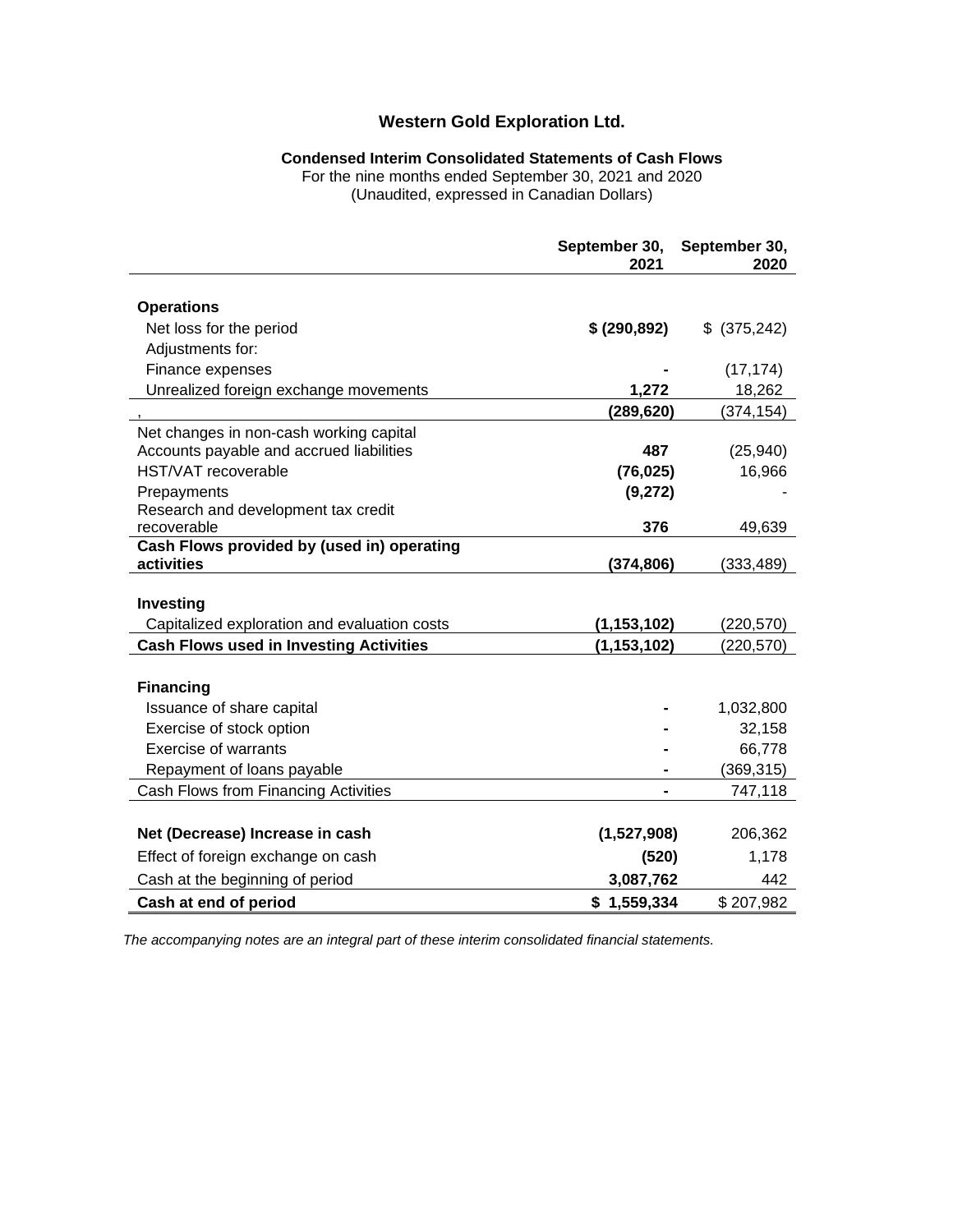#### **Notes to Condensed Interim Consolidated Financial Statements For the three and nine months ended September 30, 2021 and 2020** *(Unaudited, expressed in Canadian Dollars, unless otherwise stated)*

### **1. Nature of Operations and Going Concern**

Western Gold Exploration Ltd., formerly Cassowary Capital Corporation Limited, (the "Company") is incorporated under the *Business Corporations Act* (Alberta). Effective October 22, 2020, the Company acquired all of the outstanding shares of Western Gold Exploration Limited ("WGE UK") as discussed in Note 7. The transaction with WGE UK (the "Reverse Takeover" or "RTO") represented the Company's "Qualifying Transaction" in accordance with the policies of the TSX Venture Exchange ("TSXV"). Subsequent to closing the RTO, the Company filed a Certificate of Amendment changing its name from "Cassowary Capital Corporation Limited" to Western Gold Exploration Ltd. ("WGE" or the "Company") and WGE UK changed its name to Western Gold Exploration (UK) Limited.

The Company maintains its head office at The Lighthouse, St Abbs Suite, Heugh Road, North Berwick EH39 5PX and has its registered office at 1600, 421 - 7th Avenue SW Calgary, Alberta T2P 4K9.

Prior to October 29, 2020, the Company was a Capital Pool Company ("CPC") as defined pursuant to Policy 2.4 of the TSXV. As a CPC, the proceeds raised by the Company from the issuance of common shares may only be used to identify and evaluate businesses and assets for future investment, with the exception that not more than the lesser of 30% of the gross proceeds from the sale of securities issued by the Company and \$210,000 may be used to cover prescribed costs of issuing common shares or administrative and general expenditures of the Company. These restrictions applied until the completion of a Qualifying Transaction by the Company as defined under the policies of the TSXV. Upon completion of the Qualifying Transaction, the Company became a TSXV Tier 2 mining company.

WGE UK is a private company formed under the laws of England and Wales and holds minerals rights in Argyll County in western Scotland. The Company continued the business of WGE UK and is engaged in the exploration and development of prospective mineral properties located in Scotland, with a focus on gold and copper exploration and development.

The Company's business of mining and exploration for minerals involves a high degree of risk and there can be no assurance that current exploration and development programs will result in profitable mining operations. The recoverability of the carrying value of exploration properties and the Company's continued existence is dependent upon the preservation of its interest in the underlying properties, the discovery of economically recoverable reserves, the achievement of profitable operations, and the ability of the Company to raise financing, or alternatively upon the Company's ability to dispose of its interests on an advantageous basis.

Although the Company has taken steps to verify title to the properties in which it has an interest, including obtaining legal opinions as part of the RTO due diligence process, in accordance with industry standards for the current stage of exploration of such properties and these procedures do not guarantee the Company's title. Property title may be subject to government licensing requirements or regulations, unregistered prior agreements, undetected defects, unregistered claims, and noncompliance with regulatory and environmental requirements. Company's continued existence is dependent upon the preservation of WGE UK's interest in the underlying properties, discovery of economically recoverable reserves, the achievement of profitable operations, and the ability of the Company to raise financing, or alternatively upon the Company's ability to dispose of its interests on an advantageous basis.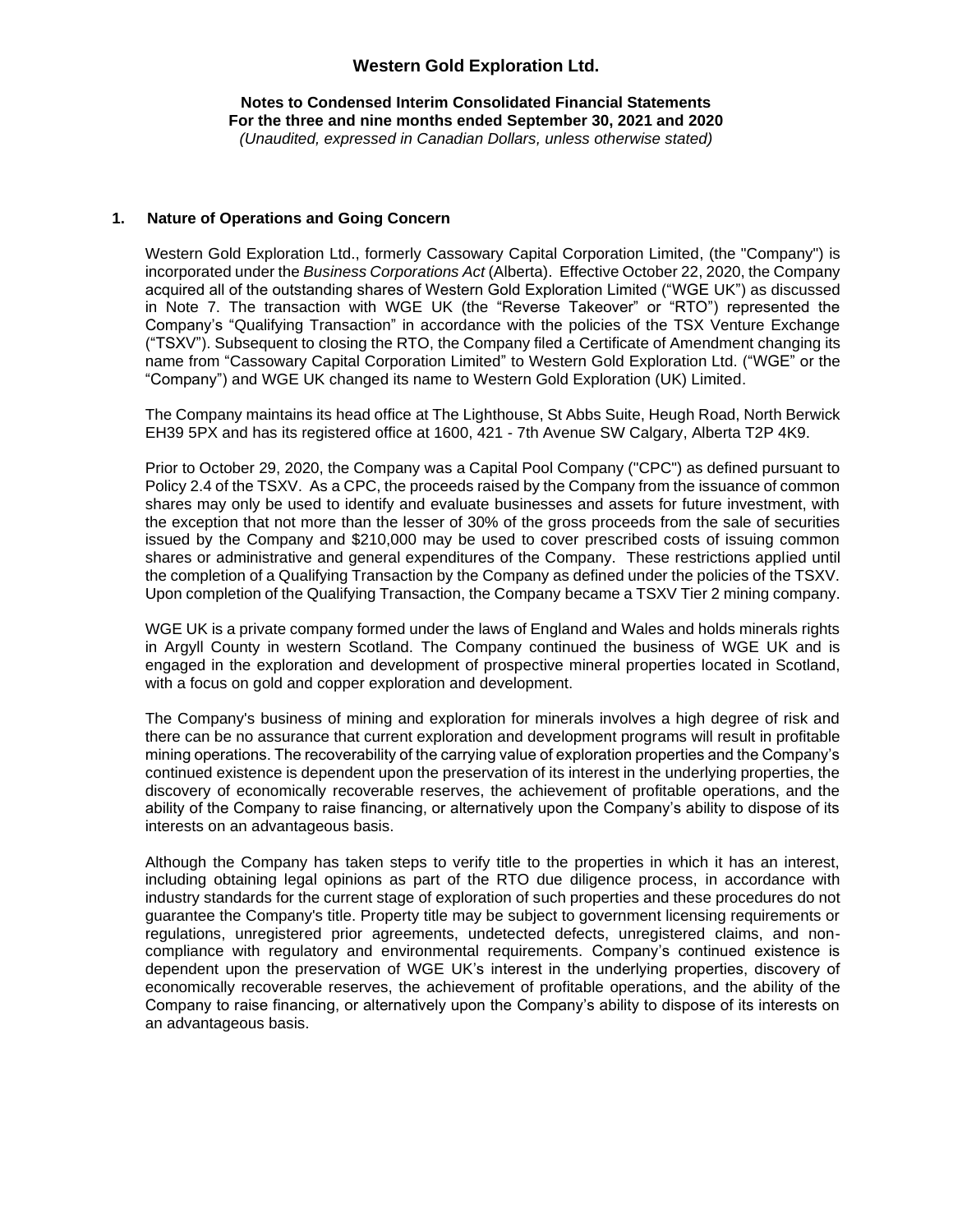#### **Notes to Condensed Interim Consolidated Financial Statements For the three and nine months ended September 30, 2021 and 2020** *(Unaudited, expressed in Canadian Dollars, unless otherwise stated)*

### **1. Nature of Operations and Going Concern** (Continued)

The Company's ability to continue as a going concern is dependent upon its ability to fund its working capital and exploration requirements, and eventually to generate positive cash flows. The Company obtained financing in 2020 and management continues to evaluate alternatives to secure additional favorable financing so that the Company can continue to operate as a going concern. Nevertheless, there can be no assurance that these initiatives will be successful or sufficient. These circumstances cast significant doubt upon the Company's ability to continue as a going concern.

The outbreak of the novel strain of coronavirus, specifically identified as "COVID-19" was declared a global pandemic by the World Health Organization on March 11, 2020. Governments worldwide enacted emergency measures to combat the spread of the virus, which caused material disruption to businesses globally resulting in an economic slowdown. Specifically, in the first three months of 2021, the Company had experienced delays in obtaining regulatory approvals and delays in obtaining vendor commitments to initiate its drilling campaign and schedule the resulting assays. Government imposed restrictions in the UK eased in Q2 2021, which enabled the Company to conduct its drilling campaign from April through June 2021. Lab workload backlogs linked to earlier COVID-19 work delays deferred the completion of the drilling campaign's assay analysis until late Q3 2021.

The ongoing impact of the COVID-19 outbreak is unknown at this time. Despite UK government actions to date to improve the economy, but it is not possible to reliably estimate the impact on the exploration operations and the financial condition of the Company.

These consolidated financial statements do not reflect the adjustments to the carrying values of assets and liabilities and the reported expenses and consolidated statement of financial position classifications that may be necessary were the going concern assumption inappropriate, and these adjustments could be material.

### **2. Basis of Preparation**

### a) Statement of Compliance

These interim financial statements have been prepared in accordance with International Accounting Standard 34, Interim Financial Reporting. Accordingly, they do not include all of the information required for full annual financial statements required by IFRS as issued by the International Accounting Standards Board ("IASB") and interpretations issued by the International Financial Reporting Interpretations Committee. These interim financial statements should be read in conjunction with the Company's audited consolidated financial statements for the year ended December 31, 2020.

The financial statements were approved by the Board of Directors on November 18, 2021.

b) Basis of Measurement

The accounting policies adopted are consistent with those of the previous financial year and corresponding interim reporting period, except as noted below in Significant Accounting Policies

In the preparation of these interim financial statements, management is required to make estimates and assumptions that affect the reported amounts of assets and liabilities, the and the reported amounts of expenses during the period. Actual results could differ from these estimates. The significant estimates and assumptions are consistent with these disclosed in the Company's audited consolidated financial statements for the year ended December 31, 2020.

.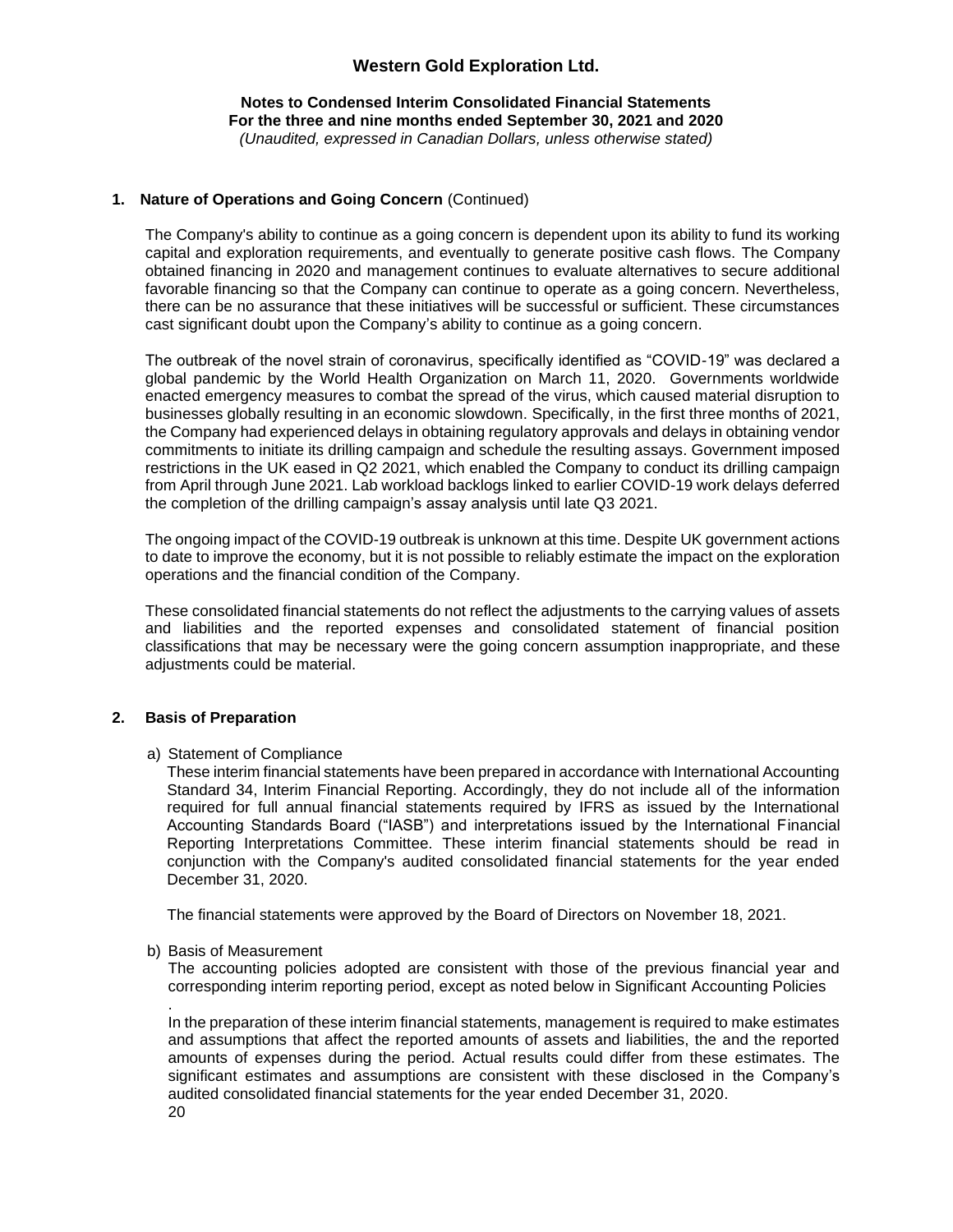#### **Notes to Condensed Interim Consolidated Financial Statements For the three and nine months ended September 30, 2021 and 2020** *(Unaudited, expressed in Canadian Dollars, unless otherwise stated)*

#### **2. Basis of Preparation** (Continued)

c) Basis of Consolidation

These condensed interim consolidated financial statements include the accounts of the Company's subsidiaries as at September 30, 2021, which are wholly-owned Western Gold Exploration (UK) Limited and its wholly-owned subsidiary, Lorne Resource Ltd. All inter-company balances and transactions are eliminated upon consolidation. On October 22, 2020, the Company completed the acquisition of WGE UK, which was accounted, in accordance with IFRS 3 Business Combinations, as a Reverse Takeover.

d) Critical Accounting Estimates and Judgments

Areas of judgment that have the most significant effect on the amounts recognized in the interim financial statements are disclosed in Note 3 of the Company's consolidated financial statements for the year ended December 31, 2020. There have been no significant changes to the areas of estimation and judgement during the nine months ended September 30, 2021.

#### **3. Capital management**

The Company's objectives when managing capital are:

- a) to continue the exploration and evaluation of its mineral properties;
- b) to safeguard its ability to continue as a going concern; and
- c) to maintain a capital structure which optimizes the cost of capital at an acceptable level of risk.

The Company monitors its capital structure and makes adjustments according to market conditions in an effort to meet its objectives given the current outlook of the business and industry in general. The Company may manage its capital structure by issuing new shares, repurchasing outstanding shares, adjusting capital spending, or disposing of assets. The capital structure is reviewed by management and the board of directors on an ongoing basis. Additional information regarding capital management is disclosed in Note 1.

The Company considers its capital to comprise of share capital, contributed surplus, warrants, accumulated other comprehensive loss and deficit which at September 30, 2021 totalled \$5,964,366 (December 31, 2020 - \$6,255,258).

The Company manages capital through its financial and operational forecasting processes. The Company reviews its working capital and forecasts its future cash flows based on operating expenditures, and other investing and financing activities. The forecast is updated based on its exploration and evaluation activities. The Company's capital management objectives, policies and processes resulted in a business combination and listing on the TSXV in October 2020.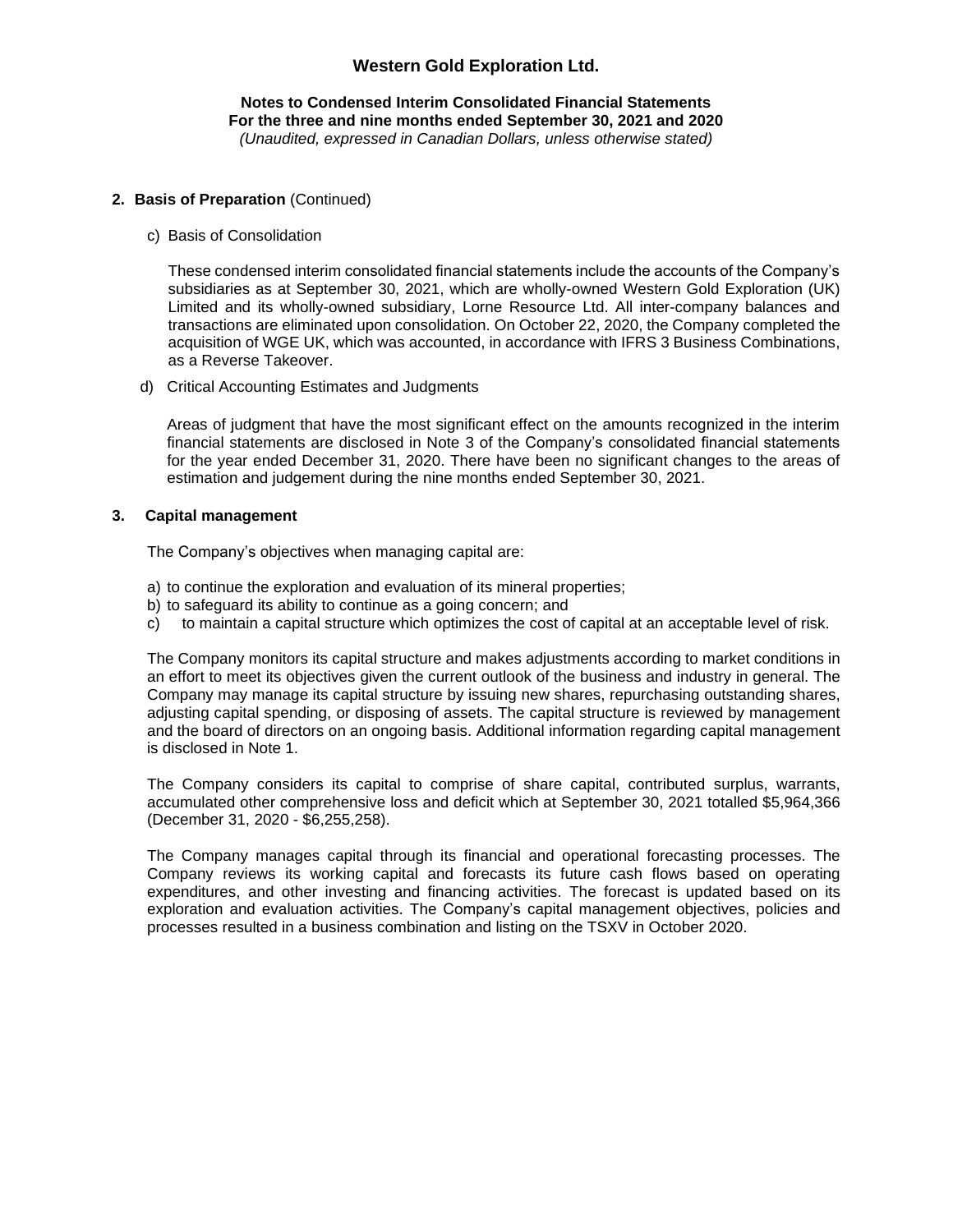**Notes to Condensed Interim Consolidated Financial Statements For the three and nine months ended September 30, 2021 and 2020** *(Unaudited, expressed in Canadian Dollars, unless otherwise stated)*

#### **5. Exploration and evaluation properties**

|                                                   | Nine Months Ended<br>September 30,2021 | Year Ended<br>December 31,2020 |
|---------------------------------------------------|----------------------------------------|--------------------------------|
| Balance at the beginning of the year              | 3,132,343                              | \$2,682,026                    |
| Costs capitalized in the year                     |                                        |                                |
| Consulting                                        | 264.564                                | 51,667                         |
| Drilling & fieldwork                              | 844.995                                | 230,433                        |
| Lease access & other                              | 43,544                                 | 168,216                        |
| Total exploration costs capitalised in the period | 1,153,102                              | 450,317                        |
| Balance at the end of the period                  | 4,285,445                              | 3,132,343                      |

#### **Commitments**

The Knapdale exploration licences include an exploration spending commitment of (£1,500,000) (approximately \$2,640,000) to be spent by July 29, 2022 and an aggregate of £3,000,000 (approximately \$5,280,000) by July 29, 2024. Lagalochan includes three licenses that require aggregate annual fees of £37,000 (approximately \$65,120).

### **7. Shareholder's equity**

#### a) Authorized

Authorized share capital of the Company consists of an unlimited number of Common Shares without nominal or par value. WGE UK has one class of Ordinary share with a par value of £0.001. In accordance with IFRS 3, the acquisition of WGE UK on October 22, 2020, was treated as a reverse takeover. Accordingly, the share capital and contributed surplus balances shown on the Condensed Interim Consolidated Statement of Changes in Equity as at December 31, 2019 and June 30, 2020 are those of WGE UK.

- b) Issued
	- i. On May 7, 2020, WGE UK completed a private placement issuing 20,016,666 ordinary shares for gross proceeds £0.03 per ordinary share or (£600,500) \$1,032,800. The proceeds were allocated to share capital at par value of £0.001 per share or (£20,017) \$34,427 and to contributed surplus – share premium in the amount of (£580,483) \$998,373.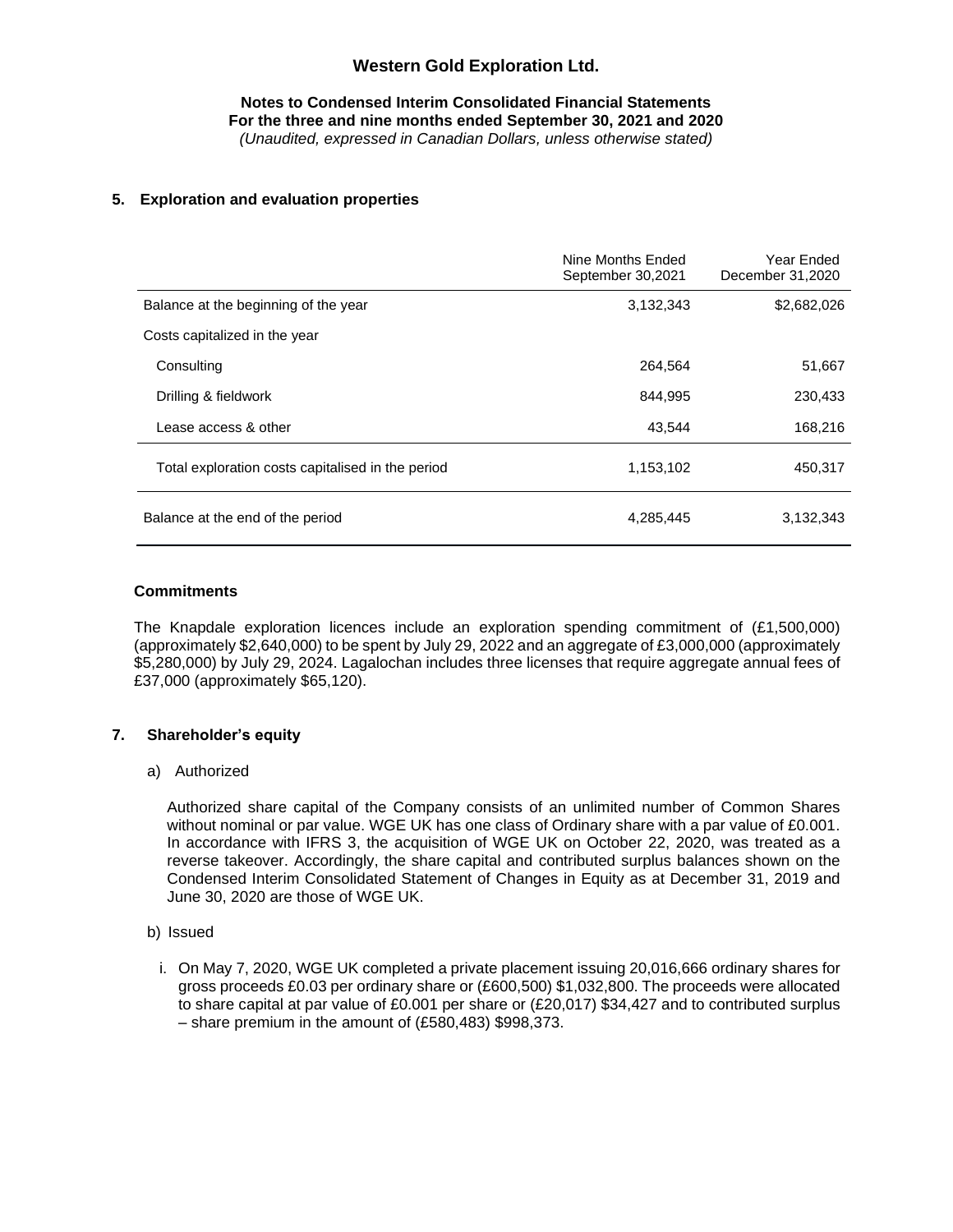#### **Notes to Condensed Interim Consolidated Financial Statements For the three and nine months ended September 30, 2021 and 2020** *(Unaudited, expressed in Canadian Dollars, unless otherwise stated)*

### **7. Shareholder's equity** (Continued)

- ii. On July 6, 2020 share options were exercised in WGE UK resulting in the issuance of 4,000,000 ordinary shares at the exercise price of £0.001 and 1,500,000 ordinary shares at the exercise price of £0.01 for aggregate proceeds of \$32,158.
- iii. On September 3, 2020 Eurasian Consolidated Minerals Pty Ltd (ECM) exercised their warrants in WGE UK to acquire 38,342,875 ordinary shares at £0.001 for gross proceeds of \$66,778.
- iv. Effective October 22, 2020, the Company completed the RTO, which represented the Qualifying Transaction for Cassowary Capital Corporation Limited. In connection with the RTO, the Company issued 32,666,883 pre-consolidation common shares of the Company ("Exchanged Shares") in exchange for all of the 199,676,875 issued and outstanding ordinary shares of WGE UK. This share exchange was based on shareholders of the Company (prior to the Qualifying Transaction) and WGE UK shareholders holding 30% and 70% of the outstanding common shares of the Company upon completion of the RTO (before the Concurrent Financing (as defined below)). In addition to the Exchanged Shares, the RTO resulted in the effective issuance of 14,386,600 common shares, which had been issued prior to the RTO. The valuation of the common shares issued as a result of the RTO, including the proceeds of the Concurrent Financing (as described below) is \$4,900,032.
- v. On August 19, 2020 the Company completed a non-brokered private placement of subscription receipts (the "Subscription Receipts") representing an aggregate of 11,333,331 Subscription Receipts for gross proceeds of \$1,700,000 (the "Concurrent Financing") Each Subscription Receipt was issued at a price of \$0.15 with the release of funds subject to the completion of the RTO. In connection with the completion of the RTO, the escrow release conditions associated with the Subscription Receipts were satisfied resulting in the conversion into 11,333,331 common shares of the Company (on a pre-consolidation basis) and the gross proceeds of the offering of \$1,700,000, were released to the Company.
- vi. In connection with the RTO, effective October 21, 2020 a Certificate of Amendment was issued approving the consolidation of its share capital on a 2.5 for 1 basis. Following the consolidation and the transactions connected to the RTO, the Company had 23,354,705 post-consolidation common shares issued and outstanding.
- vii. On December 23, 2020 the Company completed a non-brokered private placement for aggregate gross proceeds of \$1.3 million (the "Private Placement"). In connection with the Private Placement, 3,250,000 equity units of the Company ("Units") were issued at a price of \$0.40 per Unit. Each Unit is comprised of one common share and one-half of one common share purchase warrant of the Company (a "Warrant"). Each whole Warrant entitles the holder to acquire one common share of the Company for a period of eighteen months from the date of issuance of the Warrant (the "Time of Expiry"), at an exercise price of \$0.75 per share.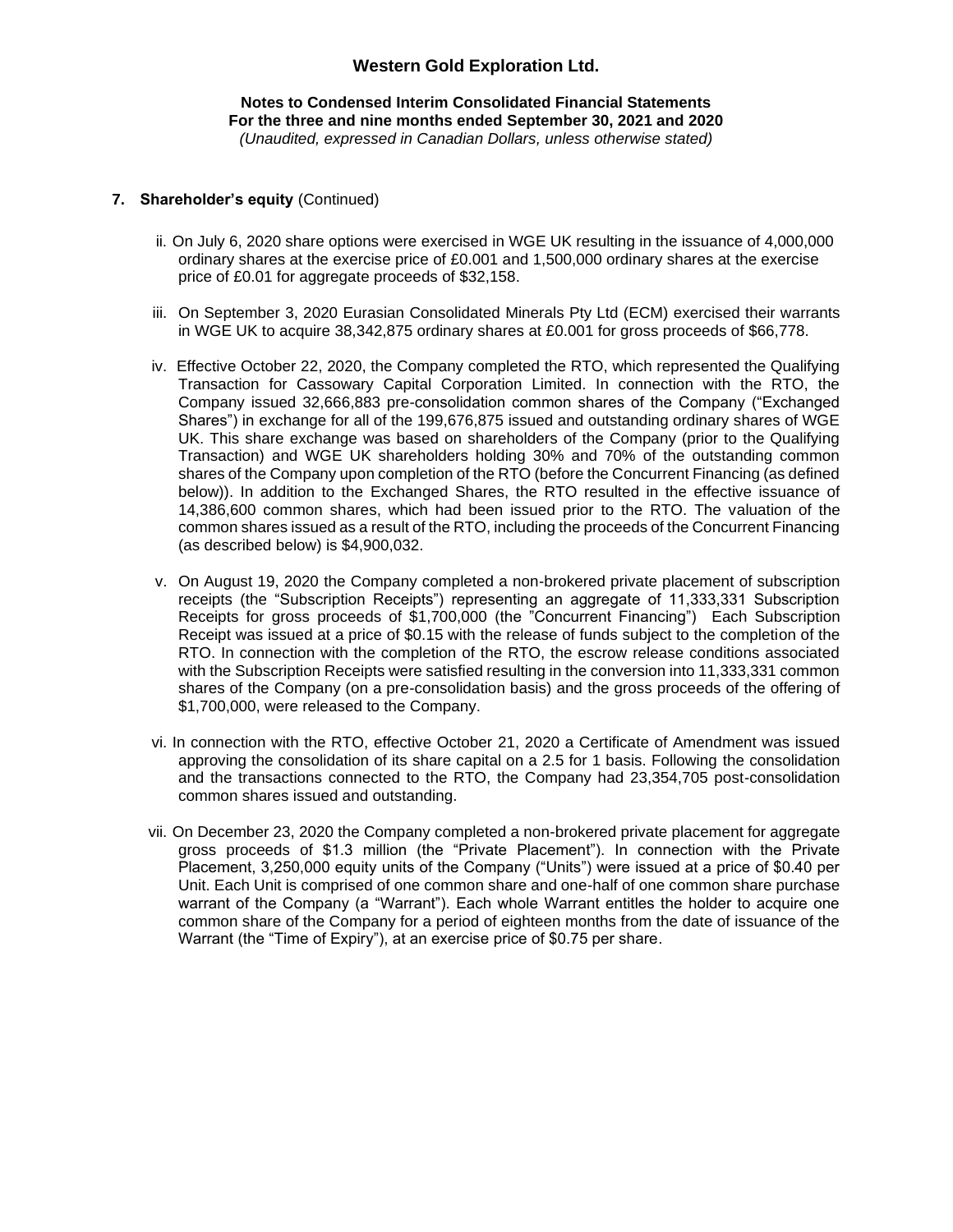#### **Notes to Condensed Interim Consolidated Financial Statements For the three and nine months ended September 30, 2021 and 2020** *(Unaudited, expressed in Canadian Dollars, unless otherwise stated)*

#### **7. Shareholder's equity** (Continued)

The Warrants contain an acceleration right in favor of the Company that allows it to accelerate the Time of Expiry to a date that is at least twenty days following the delivery of the acceleration notice to the holders of the Warrants, if at any time following the issuance of the Warrants and provided that all statutory hold periods on the Warrants have expired, the common shares of the Company trade on the TSXV at a price equal to or greater than \$1.10 for a period of fourteen consecutive trading days. The securities issued in connection with the Private Placement, in accordance with applicable securities laws, were subject to a four-month hold period that expired in April 2021.

#### c) Stock Options

The Company has adopted an incentive stock option plan which provides that the Board of Directors may from time to time, in its discretion, and in accordance with the Exchange requirements, grant to directors, officers, employees and consultants to the Company, nontransferable options to purchase Common Shares, provided that the number of Common Shares reserved for issuance will not exceed 10% of the issued and outstanding Common Shares. The Board of Directors determines the exercise price per common shares, the number of options granted to individual directors, officers, employees and consultants and all other terms and conditions of the options.

|                              | Number of            |                | Weighted<br>Average   |
|------------------------------|----------------------|----------------|-----------------------|
|                              | <b>Stock Options</b> | Exercise Price | <b>Exercise Price</b> |
|                              |                      | £              | \$                    |
| Balance - December 31, 2019  | 6,300,000            | 0.004          | 0.007                 |
| Changes in period            |                      |                |                       |
| Balance - March 31, 2020     | 6,300,000            | 0.004          | 0.007                 |
| Exercised                    | (5,500,000)          | 0.004          | 0.006                 |
| Forfeited                    | (800,000)            | 0.010          | 0.010                 |
| Granted - October 20         | 560,000              | n/a            | 0.25                  |
| Granted - December 8         | 1,775,000            | n/a            | 0.50                  |
| Balance - December 31, 2020  | 2,335,000            | n/a            | 0.32                  |
| Changes in period            |                      |                |                       |
| Balance - September 30, 2021 | 2,335,000            | n/a            | 0.32                  |

In connection with the RTO, the Company recorded incentive options previously granted on and exercisable as of September 12, 2018, to certain officers and directors to acquire, in aggregate, 1,400,000 common shares at a price of \$0.10 per share each with an expiry date of September 12, 2028. The valuation of the incentive options is recorded in contributed surplus. Furthermore, effective October 22, 2020, the consolidation of share capital on a 2.5 for 1 basis resulted in the options being consolidated from 1,400,000 common shares to 560,000 common shares and the price increased to \$0.25 per share.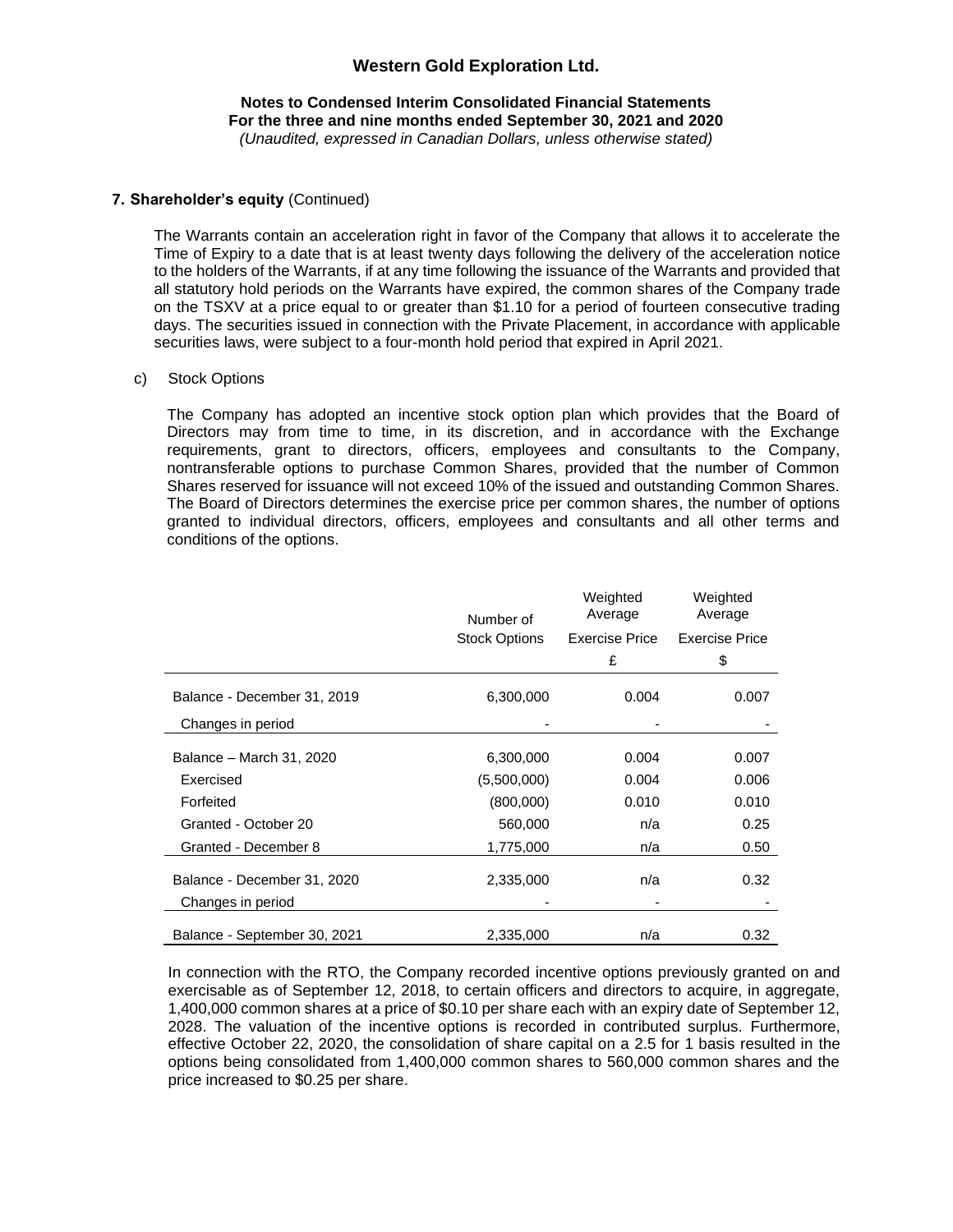#### **Notes to Condensed Interim Consolidated Financial Statements For the three and nine months ended September 30, 2021 and 2020** *(Unaudited, expressed in Canadian Dollars, unless otherwise stated)*

### **7. Shareholder's equity** (Continued)

On December 8, 2020, the Company granted incentive stock options to acquire a total of 1,775,000 common shares of the Company at an exercise price of \$0.50 per share, such options to vest as to one-half immediately and the remaining one-half on December 8, 2021. The options expire five years from the date of grant. Options to acquire 1,500,000 Common Shares were granted to directors and officers of the Company and options to acquire 275,000 Common Shares were granted to consultants of the Company.

The following information is relevant in the determination of the fair value of options granted on the dates noted during the year ended December 31, 2020:

|                                                | Oct. 20, 2020        | Dec. 8, 2020         |
|------------------------------------------------|----------------------|----------------------|
| Fair value of one option, \$                   | 0.131                | 0.370                |
| Option pricing model used                      | <b>Black-Scholes</b> | <b>Black-Scholes</b> |
| Option exercise price, \$                      | 0.25                 | 0.50                 |
| Weighted average share price at grant date, \$ | 0.15                 | 0.50                 |
| Weighted average contractual life, years       | 7.9                  | 5                    |
| Expected volatility,%                          | 100%                 | 100%                 |
| Expected dividend growth rate,%                | $0\%$                | $0\%$                |
| Risk-free interest rate (5 year bond),%        | 0.47%                | 0.47%                |

Share-based compensation expense related to the share options granted in December 2020 in the amount of \$656,453 were included in the consolidated financial statements for the year ended December 31, 2020. There is no share-based compensation expense to date in 2021.

### d) Warrants

On March 22, 2018 the Company issued to Eurasian Consolidated Minerals Pty Ltd (ECM), a warrant to acquire shares in the Company, in consideration for acquiring all the share capital of Lorne Resources Limited from ECM. On exercise of the warrant, ECM has the right to acquire 20% of the Company on a fully diluted basis resulting in the number of shares that could be acquired to increase proportionately with increases in the number of shares outstanding on a fully diluted basis.

The ECM warrants were exercised on September 3, 2020, resulting in the issuance of 38,342,875 shares at £0.001 per share for proceeds of £38,343 or \$66,778.

The fair value of the warrants issued at December 23, 2020, was calculated using the Black-Scholes model. The valuation of the warrants is recorded in contributed surplus. The following information was used to determine the fair value of the warrants issued: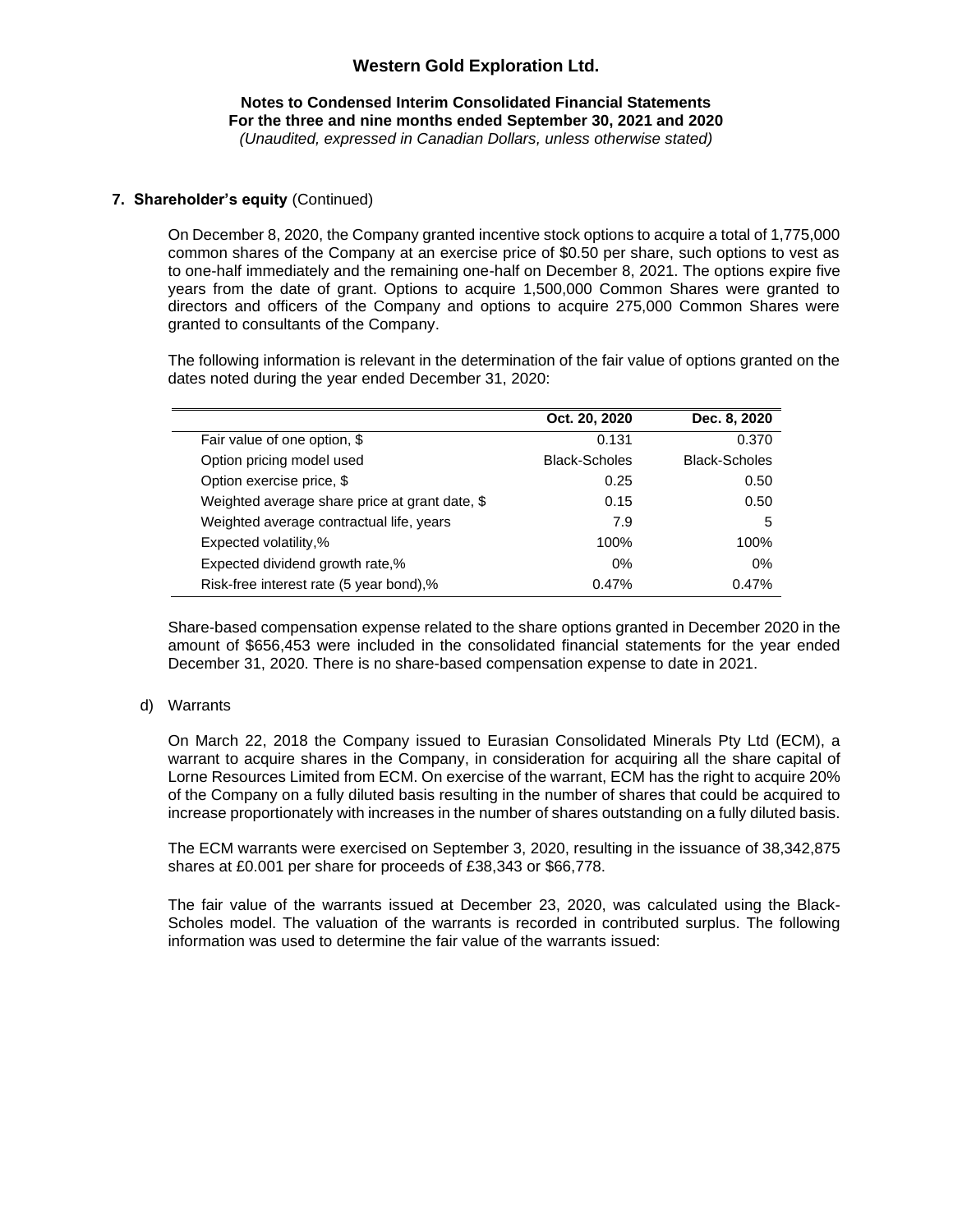**Notes to Condensed Interim Consolidated Financial Statements For the three and nine months ended September 30, 2021 and 2020** *(Unaudited, expressed in Canadian Dollars, unless otherwise stated)*

### **7. Shareholder's equity** (Continued)

|                                                                                              | December 23, 2020    |
|----------------------------------------------------------------------------------------------|----------------------|
| Number of shares that could be acquired on the<br>exercise of the warrant ('Warrant Shares') | 1,625,000            |
| Fair value of one Warrant Share                                                              | \$0.118              |
| Warrant Share exercise price                                                                 | \$0.75               |
| Fair value pricing model used                                                                | <b>Black-Scholes</b> |
| Time to maturity, years                                                                      | 1.5                  |
| Share price                                                                                  | \$0.40               |
| Expected volatility, %                                                                       | 100%                 |
| Expected dividend growth rate, %                                                             | $0\%$                |
| Risk-free interest rate (1 to 3-year bond), %                                                | 0.22%                |

### **8. RTO Valuation**

The RTO valuation comprises the \$4,900,032 value of shares issued in exchange for the WGE UK shares (32,666,883 at \$0.15/ share pre-consolidation), the \$183,302 value of stock options (1,400,000 stock options), and \$149,942 in legal costs incurred, which resulted in an aggregate value of \$5,233,276. The Company, after recording the net assets acquired of \$2,245,515, including the proceeds of the Concurrent Financing, incurred financing costs of \$2,987,761.

### **9. Financial Instruments**

In the normal course of business, the Company is exposed to a number of financial risks that can affect its operating performance. These risks include credit risk, liquidity risk and market risk. The Company's overall risk management program and prudent business practices seek to minimize any potential adverse effects on the Company's financial performance.

The interim financial statements do not include all financial risk management information and disclosures required in the annual financial statements. They should be read in conjunction with the annual consolidated financial statements as at December 31, 2020. There have been no changes in the risk management or in any risk management policies since year end.

### **10. Segmental analysis**

IFRS 8 "Operating Segments" requires operating segments to be identified on the basis of internal reports about components of the Company that are regularly reviewed by the chief operating decision maker (which takes the form of the Directors) as defined in IFRS 8 "Operating Segments", in order to allocate resources to the segment and to assess its performance.

The Company has one reportable operating segment, being that of acquisition, exploration and evaluation activities. All exploration and evaluation assets are located in Scotland.

The Company has not yet commenced production, therefore it has no revenue.